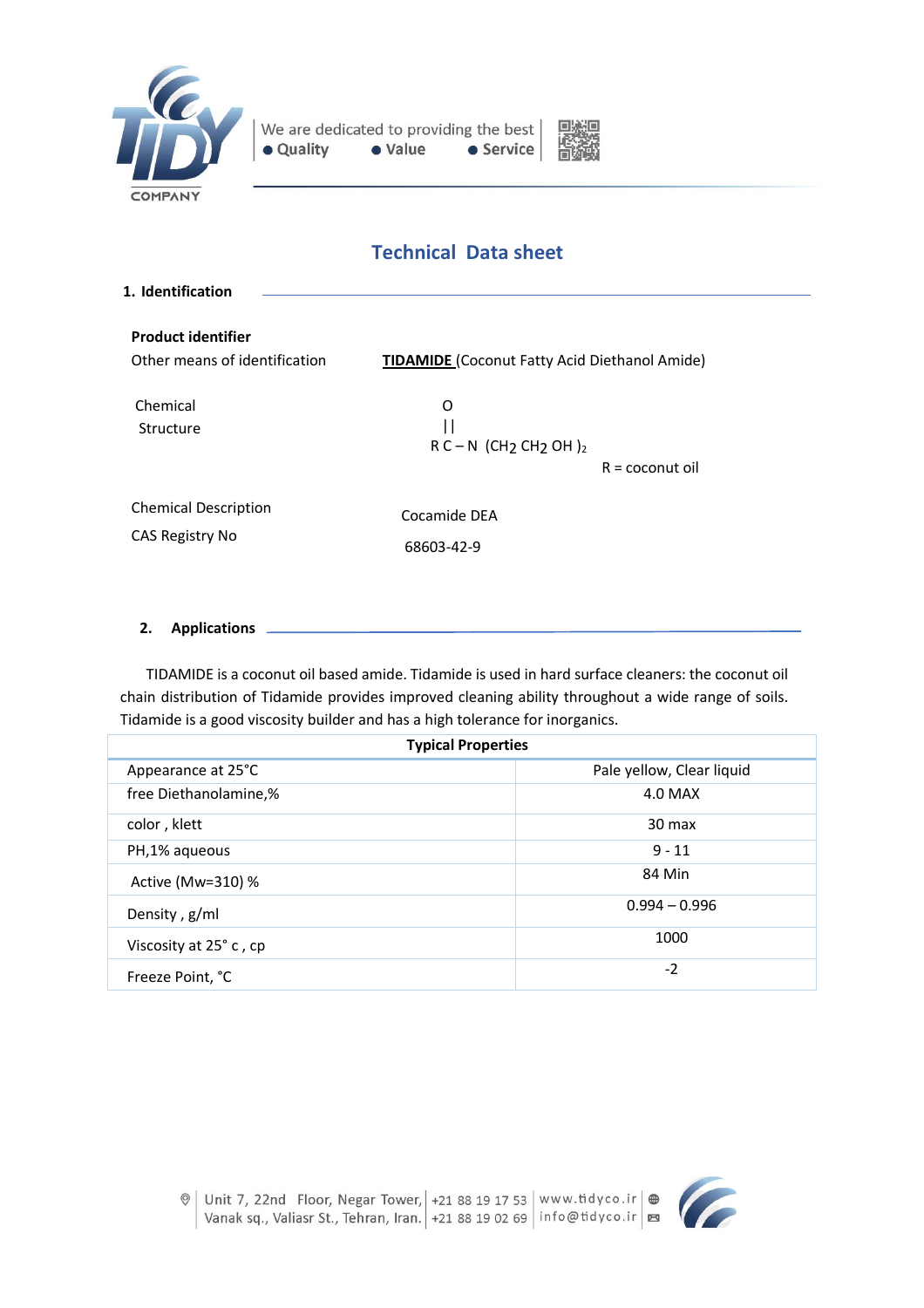



## **3. Neutralization of TIDAMIDE**

#### **Environmental Effects**

Product is readily biodegradable. Additional information is available upon request.

## **Storage & Handling**

Normal safety precautions (i.e,safety goggles,gloves,etc) should be employed when handling Tidamide. Avoid contact with eyes , nose or prolonged skin contact. wash thoroughly after handling material. It is recommended that Tidamide be stored in sealed containers and kept in a cool , dry place. Maximum storage temperature is 105° F(29-40°c). If material is frozen it should be heated gently and stirred to ensure it is homogeneous before use.

 As with all amides, if overheating occurs , amide ester will be formed.To reverse the reaction , Tidamide should be stored at room temperature for approximately one week. Failure to do so may result in formulated products with decreased fome and low viscosity.

## **Bulk Storage Information**

 Tidamide can be stored in vessels of carbon steel. Material should be stored between 85-105° F(29-40 °C). An internal hairpin coil of 316 stainless steel with low pressure steam (under 50 psig) should be used if heating is required. Pumps , pipes and transfer lines should be carbon steel.

#### **Standard Packaging:**

Tidamide is available in steel Drums (net weight 200 kg) or Isotanks (20MT).

Occupatinal exposure can occur primarily through skin contact or via inhalation of vapors misti. Engineering controIs, personal protective equipment, and other workplace practices should be used to control these exposures.

## **Additional Safety Information**

A Safety Data Sheet is available upon request.

The information contained herein is based on the manufacturer's own study and the works of others and is subject to change without prior notice. The information is not intended to be all-inclusive, including as to the manner and conditions of use, handling, storage or disposal or other factors that may involve additional legal, environmental, safety or performance considerations. Nothing contained herein grants or extends a license, express or implied, in connection with any patents issued or pending of the manufacturer or others, or shall be construed as a recommendation to infringe any patents or to violate any applicable laws. TIDY COMPANY MAKES NO WARRANTY OF MERCHANTABILITY OR OF FITNESS FOR A PARTICULAR USE, AND NO WARRANTY OR GUARANTY OF ANY OTHER KIND, EXPRESS OR IMPLIED, IS MADE, INCLUDING REGARDING PERFORMANCE, SAFETY, SUITABILITY, STABILITY, ACCURACY, COMPLETENESS, ADEQUACY OR OTHERWISE. TIDY Company (and its employees, subsidiaries and affiliates) shall not be liable (regardless of fault) to the vendee, its employees, or any other party in respect of this information, including in respect of its accuracy, completeness, adequacy, furnishing, use, or reliance upon, and the vendee assumes and releases TIDY Company (and its employees, subsidiaries and affiliates) from all liability whether in tort, contract or otherwise.